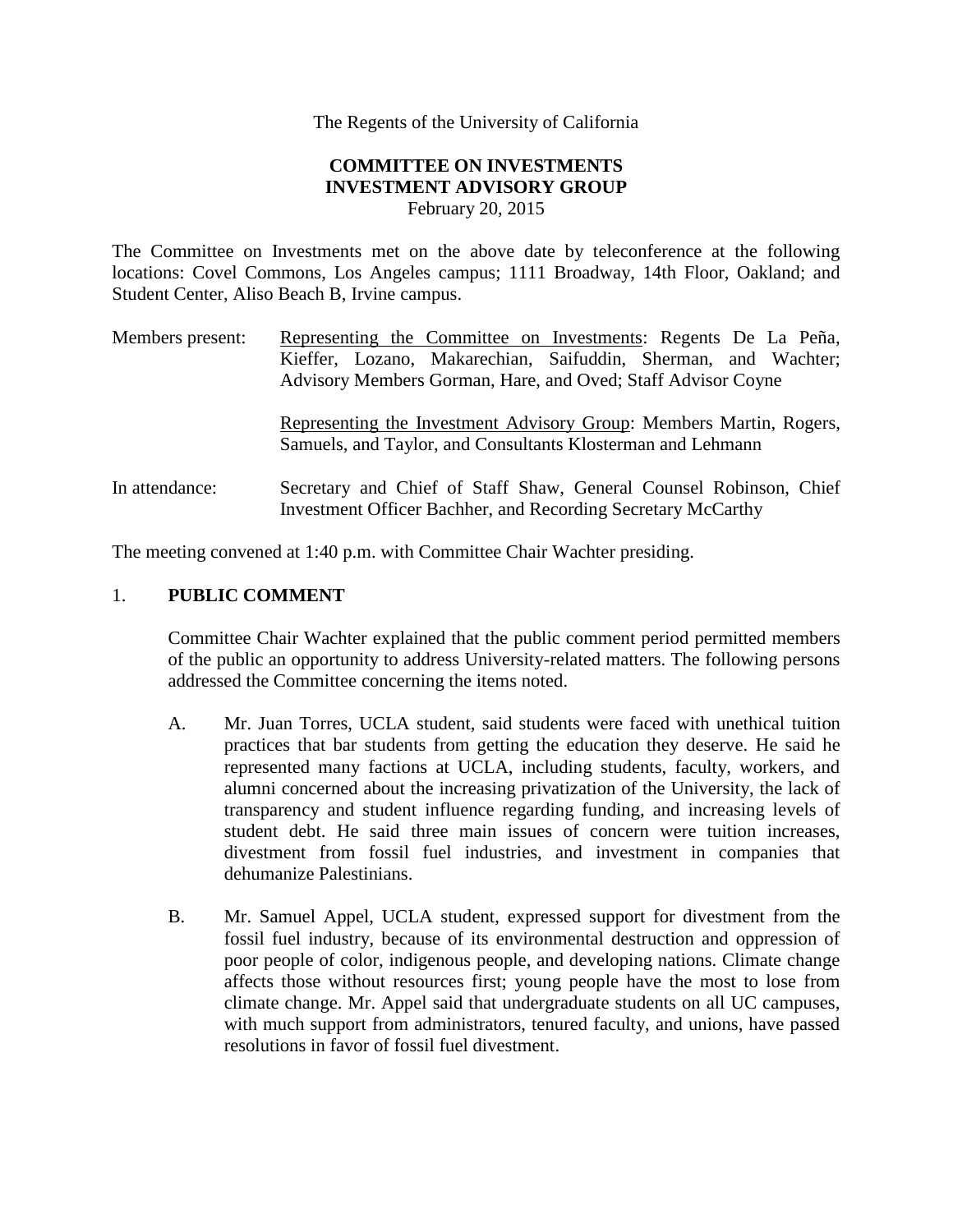- C. Mr. Omar Zahzah, UCLA student and representative of Students for Justice in Palestine, stated that the UC Student Association (UCSA) board of directors voted nine to one to support divestment from companies violating Palestinian human rights. The UCSA is the official voice of UC students and was the first student association representing a multi-campus system to vote in favor of divestment. He called on the Regents to respect the students' call for divestment.
- D. Mr. Jonathan Koch, UCLA teaching assistant, reported that one of his best students this quarter was homeless and he questioned why the University could not afford to provide funding to this student for housing. Mr. Koch also questioned the meaning of sustainable investment, adding that the Regents should have ethical guidelines for investing and should consider input from UC students and faculty.
- E. Ms. Alexandra Holmstrom-Smith identified herself as campus chair of United Auto Workers (UAW) 2865, whose members have voted to call upon the University to join the global boycott, divestment, and sanctions movement in support of human rights. She expressed concern about the privatization of UC, the declining quality of a UC education, and increasing class sizes. She urged the Regents to maintain the affordability of UC for all.
- F. Ms. Emily Yen, UCLA graduate student, discussed investing in higher education. The expansion of higher education in California has contributed to the state's economic growth and allowed a wide segment of society to receive an affordable college education and upward social mobility. UCLA has historically provided an excellent education to a diverse student body, but increasing costs jeopardize progress and the economic vitality of the state. She urged the Regents to repeal tuition increases and keep UC affordable.
- G. Ms. Faria Tahir, UCLA student, said that education for some should not come at a cost to another group of people. She expressed opposition to UC's investing in companies that profit from Israel's occupation of Palestinian territories and construction of settlements. Undergraduate student government groups at UC Irvine, UC Berkeley, UC Riverside, UC San Diego, UC Davis, and UCLA had passed resolutions calling on the Regents to divest from companies that invest in Israel. Nearly two-thirds of UAW 2865 members statewide also voted for divestment.
- H. Mr. Blake Griffith, UCLA Ph.D. student and member of the Student Workers Union and the Free University Coalition, a body of students dedicated to a university system accessible to all students, urged the Committee to use UC's working capital and endowment to freeze tuition. The proposed tuition increase contradicts the objective of a public university to provide equal access to education. Student tuition is used as collateral to maintain UC's bond rating, which Mr. Griffith said was an incentive to increase tuition to enable more borrowing for capital projects. He urged the Regents to freeze tuition, stop using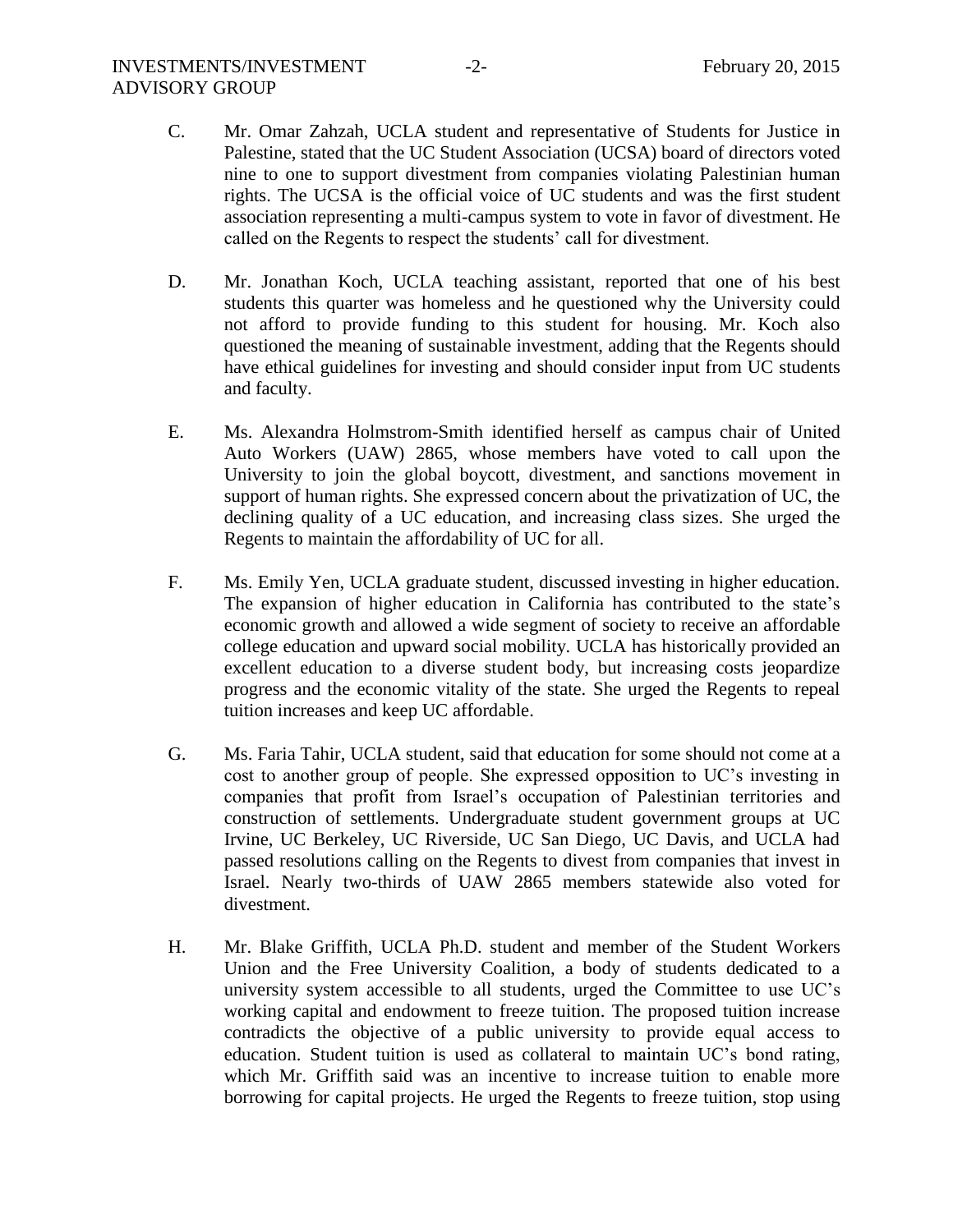tuition as collateral for bonds, and include students and faculty in Regents' investment decisions.

I. Mr. Jonathan Lake, UCLA Ph.D. student, urged divestment from fossil fuel industries. Recent studies have shown that 90 percent of coal reserves, 60 percent of natural gas reserves, and 33 percent of oil reserves must stay in the ground to achieve a stable climate. The Office of the Chief Investment Officer has said it would assess carbon asset risk. Mr. Lake expressed his view that this must include consideration of fossil fuel divestment.

### 2. **APPROVAL OF MINUTES OF PREVIOUS MEETING**

Upon motion duly made and seconded, the minutes of the meetings of September 12, September 17, and December 10, 2014 were approved, Regents De La Peña, Kieffer, Lozano, Makarechian, Saifuddin, Sherman, and Wachter (7) voting "aye."<sup>1</sup>

## 3. **UPDATE ON SUSTAINABLE INVESTING**

[Background material was provided to the Committee in advance of the meeting, and a copy is on file in the Office of the Secretary and Chief of Staff.]

Chief Investment Officer (CIO) Bachher observed that goals for developing a holistic framework covering environmental, social, and governance (ESG) issues were presented to the Committee in September. Since then, the Office of the CIO has been learning about this ongoing evaluation process. Climate is a serious issue and global momentum exists to address the carbon risk of investment portfolios. Divesting cannot be viewed in isolation. These issues must be addressed holistically and in a fiduciary context. He introduced Senior Portfolio Manager Steve Sterman, who has led the Office of the CIO's work in sustainable investing, to share findings and future actions.

Mr. Sterman said that issues around sustainable investing are a focus of the Office of the CIO. As the Office builds a team in this area, it is examining issues of importance for leaders in the field of sustainable investing to try to position the Office to go forward with a successful framework around ESG investment policy. Considering ESG issues along with traditional financial analysis is good business, and would help enrich the Office of the CIO's investment analysis when examining individual investments and in mitigating risk. Understanding these issues would be a process that would take time. Developing an understanding of sustainability would underpin policies for ESG. The current work of the Office of the CIO is to develop policy and governance around that policy, including tools and analytics staff can use to better understand these issues.

In the long term, the University wants to be a leader in sustainable investing, just as UC campuses are working in sustainability to achieve the goal of carbon neutrality by 2025.

 $\overline{a}$ <sup>1</sup> Roll call vote required by the Bagley-Keene Open Meeting Act [Government Code  $\S 11123(b)(1)(D)$ ] for all meetings held by teleconference.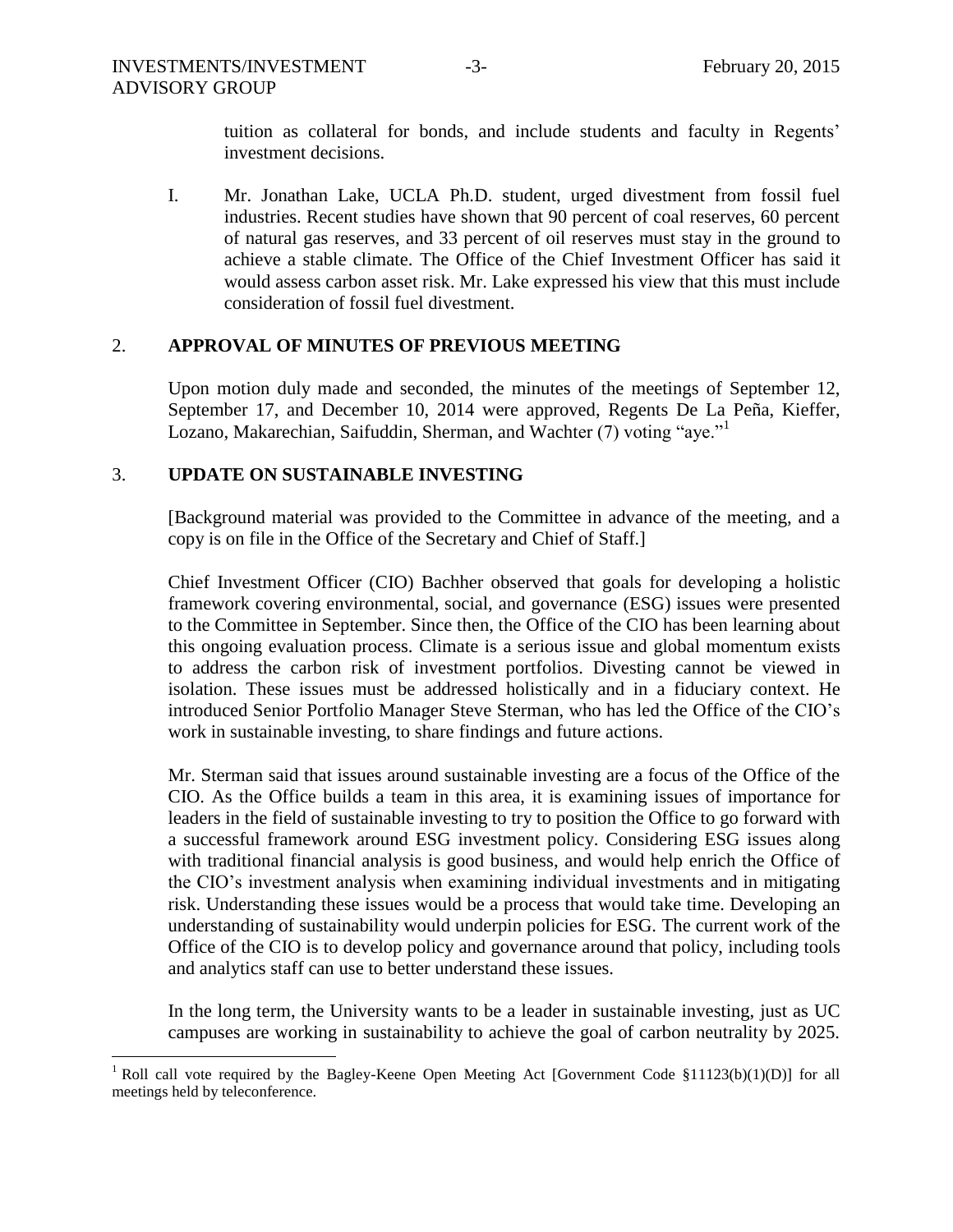The Office of the CIO would engage with companies in its portfolio and external managers around important issues about climate and environment, governance, and social policies such as the treatment of labor or community activities. UC's portfolio would be analyzed through the lens of ESG and, if needed, repositioned to be successful over the long term to support UC's benefit payout for decades to come.

The Office of the CIO became a signatory of the United Nations-supported Principles for Responsible Investment (PRI) in September and has become an active member. Mr. Sterman is on a PRI working group for developing sustainability and ESG principles in fixed income investing, and the Office of the CIO is on another PRI working group on private equity. More importantly, a global project with several other major investors worldwide is part of a working group sponsored by the PRI studying ways for institutional investors to better understand the carbon impact of their portfolios. The Office of the CIO also joined the Ceres' Investor Network on Climate Risk, which has done a lot of important engagement work around the energy industry. Such a group would allow the Office of the CIO to connect with other large investors and use Ceres as a resource for their information, knowledge, and engagement. UC was the first university in the world to sign the Montreal Carbon Pledge, initiated in September at the United Nations Climate Summit, to measure and disclose its portfolios' carbon footprint, starting in the current year with its public equity portfolio.

The Office of the CIO has had many meetings with other asset owners, consultants, asset managers, and experts in the field of sustainability to try to learn what others are finding effective around the ESG framework. The Office of the CIO is also working with Mercer, Inc., who has a sustainability consulting business, to learn from actions of five recognized leaders in sustainability. Building resources and a team to lead the Office of the CIO's sustainability effort would be key. This team would be integrated with the Office of the CIO's investment professionals.

Mr. Sterman observed that those successful in this area have certain practices in common. First, policy and governance are based on core principles around ESG issues. The Office of the CIO would have a sustainability committee with a representative from each asset class. Second, personnel would be necessary to lead this effort. Third, ESG integration in manager selection and monitoring would be built into the investment process. UC would engage with its external managers about ESG and how these factors are included in their analyses, and would communicate UC's standards to these managers. The Office of the CIO would develop a set of questions regarding ESG as part of its due diligence. Fourth, UC would participate in investment networks. Fifth, a policy around active ownership would be developed. Proxy instructions would take sustainability issues into account. Sixth, measuring and reporting data about sustainable investing, beginning with those promised in the Montreal Carbon Pledge, would be developed by the sustainability team.

Mr. Bachher added that during the examination of its practices the Office of the CIO discovered that it ranked first among 270 other universities in being an active owner and proxy voter. His goal is to have the Office of the CIO truly integrate the thinking around ESG issues into its investment decision-making framework. Developing countries around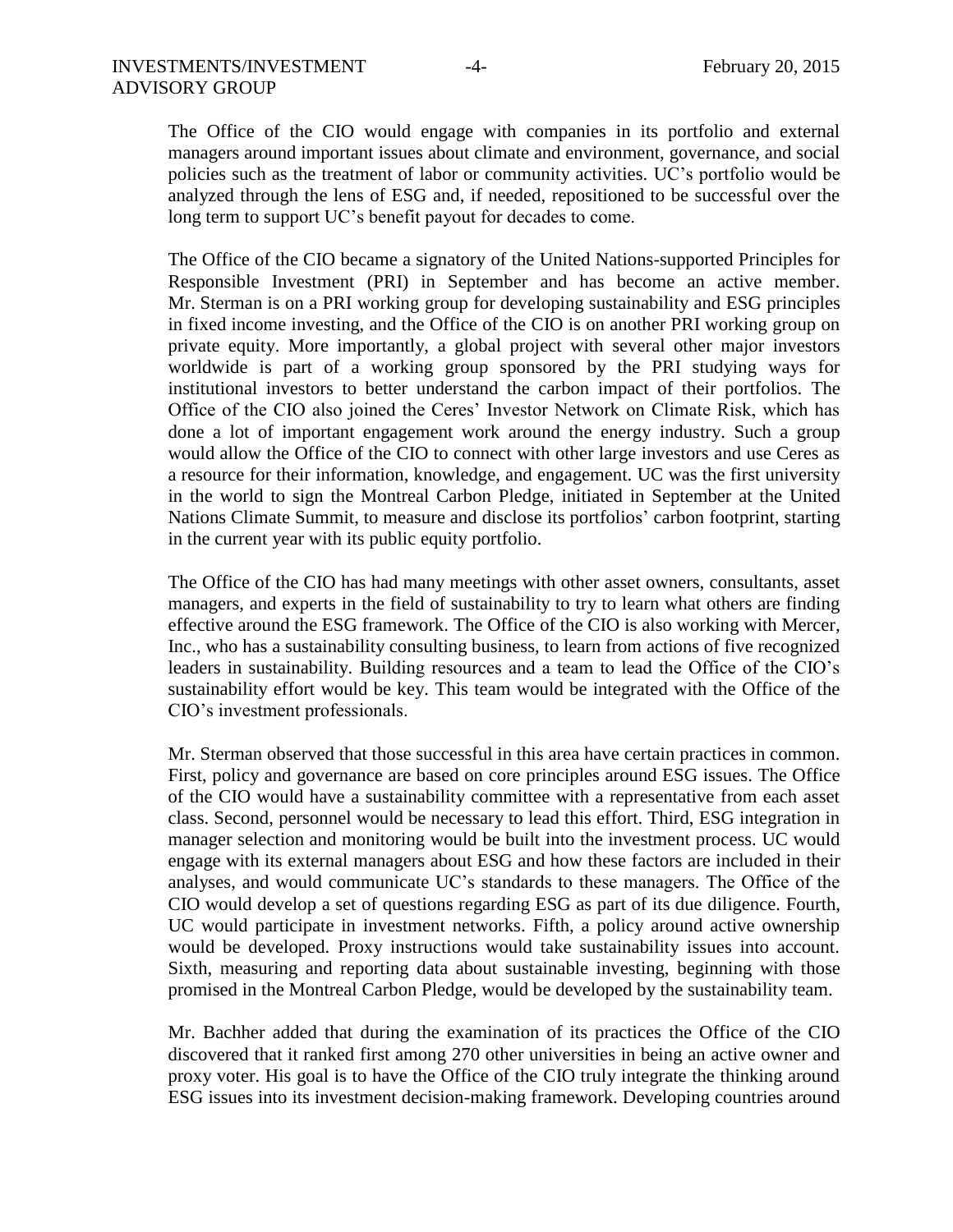the world are changing their energy use to solar, wind, geothermal, and other emerging new technologies. UC can do more as an investor in these opportunities. The White House recently announced an initiative to promote bringing private investors to the table to invest in clean energy initiatives. UC was profiled and listed as one of four organizations that would participate in this effort.

Regent Kieffer asked Mr. Bachher to remind the Committee of the sustainability framework that was adopted and why divestment from the fossil fuel industry was not pursued. Mr. Bachher observed that his office manages \$90 billion across four different portfolios, including retirement assets, endowment assets, and working capital for the University. Approximately ten percent of that \$90 billion would be exposed to fossil fuel or energy-related investments. So to simply divest would have immediate consequences on financial returns and would be only a short-term action. The adopted policy entailed the recognizing the importance of carbon risk and climate risk, including some issues that go beyond fossil fuels. These issues would be addressed in a broader framework of ESG issues.

Regent Makarechian said the Committee on Grounds and Buildings would hear a presentation on UC's sustainability efforts. The Office of the CIO should consider whether it could invest its funds in some of those projects. Mr. Baccher commented that discussions about that possibility were underway. Mr. Sterman serves on UC's Global Climate Leadership Council.

Regent-designate Oved expressed his view that increased communication with students about their ongoing involvement in this process would be beneficial. Students should be afforded the opportunity to contribute meaningfully. Mr. Bachher added that one of the student leaders of Fossil Free UC had been working for more than six months as an intern in the Office of the CIO.

Regent Saifuddin agreed that formalized student involvement as part of the process of developing the ESG framework would be critical. She encouraged the Office of the CIO to take time to consider what kind of student involvement would be incorporated into the process of developing the ESG framework. She reminded the Committee that this conversation would not be taking place, were it not for student leadership in Fossil Free UC. Many student leaders of Fossil Free UC developed expertise that would be beneficial. Mr. Bachher recommended finding ways to communicate these efforts effectively with students, faculty, staff, and alumni. He suggested meetings with Regent Saifuddin and Regent-designate Oved to consider the best ways to accomplish this.

Regent Saifuddin asked if the ESG framework would be used to evaluate only future investments, or if it would be used to evaluate current holdings. Mr. Bachher said it would be used for both.

Regent Lozano asked how the Committee, as a governing body, would exercise its oversight responsibilities to monitor and evaluate the success of the sustainability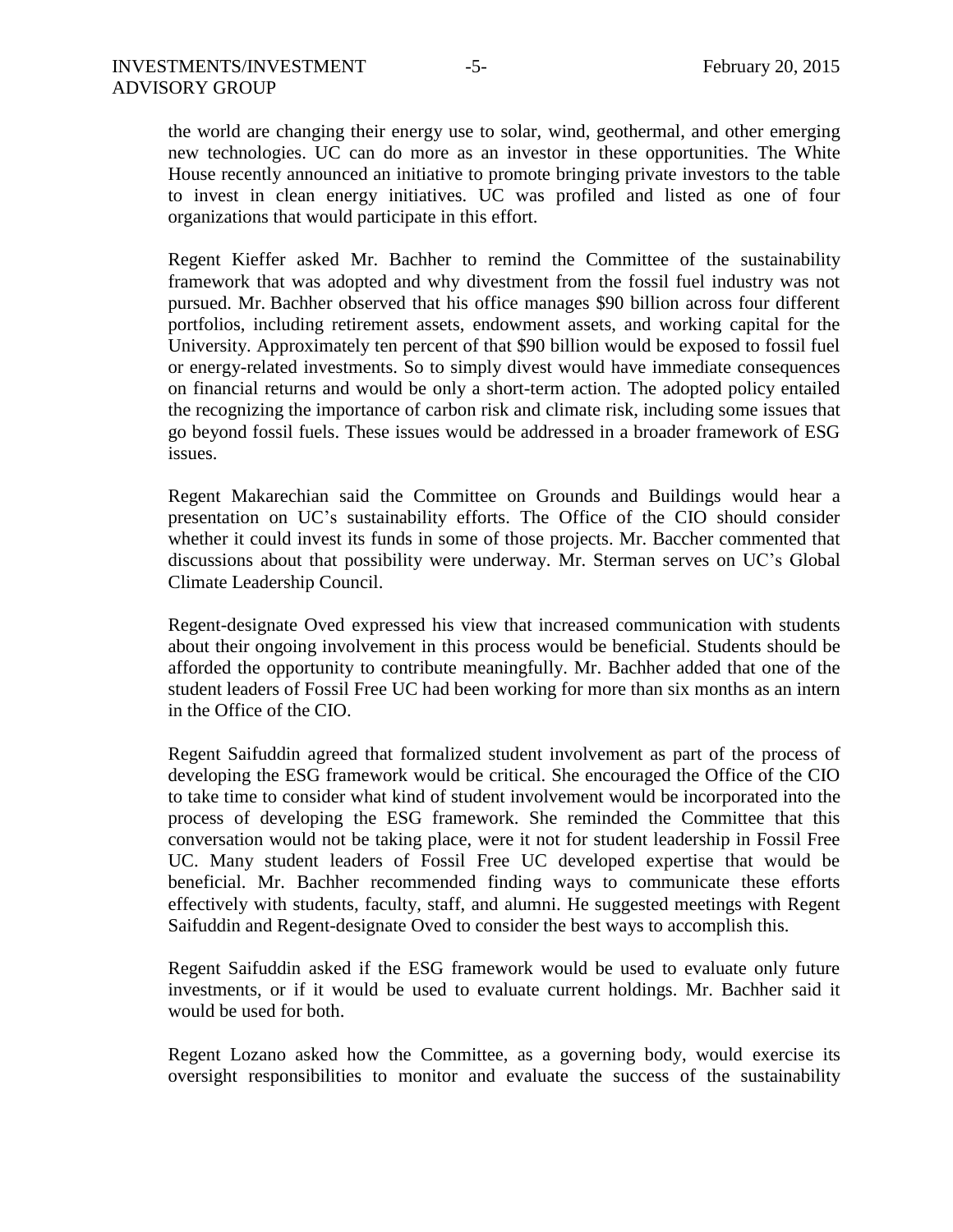initiative. Mr. Bachher said this would involve a disciplined way of measuring investment decisions. UC faculty research could also be leveraged.

Investment Advisory Group member Taylor commented that 85 percent of UC's revenues come from three sources: taxpayers, students and their families, and patients in UC hospitals. If sustainable investments earn less than 7.5 percent returns over time, more revenue would have to be sought from those three groups in order to sustain the University. Earning adequate returns has to be the first priority. Committee Chair Wachter agreed.

## 4. **UNIVERSITY OF CALIFORNIA RETIREMENT PLAN INVESTMENT PERFORMANCE HIGHLIGHTS AND PORTFOLIO UPDATES FOR PERIODS ENDING DECEMBER 31, 2014**

[Background material was provided to the Committee in advance of the meeting, and a copy is on file in the Office of the Secretary and Chief of Staff.]

 Chief Investment Officer (CIO) Bachher discussed the portfolio of the University of California Retirement Plan (UCRP), adding that he would discuss UCRP, the General Endowment Pool (GEP), and fixed income investments separately since they have different objectives, clients, and risk and return profiles. Mr. Bachher welcomed recently hired Senior Managing Director for Public Equities Scott Chan, formerly CIO of the Sacramento County Public Employee Retirement System.

 The U.S. equity market recently hit another 52-week high, while equities in the rest of the world have been relatively flat. The European Central Bank and the Bank of Japan have installed quantitative easing programs which would have an effect on global markets. Relative volatility in the equity market offers opportunities. Interest rates have remained low, and in many areas of the world, government debt is yielding negative returns, making U. S. Treasury bonds a relatively attractive alternative. Public and private equity markets have benefited from low fixed income rates. High valuations have made it a good time to sell assets in the private market. Inflation is low around the world, with many parts of the world experiencing disinflation. The speed of the decline in crude oil and natural gas prices by half over the past six months was unexpected. Another surprise has been the increase in the value of the U.S. dollar, which Mr. Bachher predicted would continue. In the current lower return environment with added geopolitical tensions, security selection would play an increasing role in equity returns.

 The UCRP currently has \$52.8 billion in assets, about 54 percent of which is invested in the stock market. The U.S. stock market has done well, but equities in non-U.S. developed and emerging markets have detracted from returns. One-quarter of the UCRP portfolio is invested in fixed income and 22 percent in alternative investments such as real estate, private equity, and hedge funds. In the past ten months, the Office of the CIO has been more a seller than a buyer of alternatives. In the 2014 calendar year, the UCRP portfolio increased from \$49.3 billion to \$52.8 billion, with market gains accounting for \$2.5 billion, added value over benchmarks accounting for \$0.6 billion, and net cash flow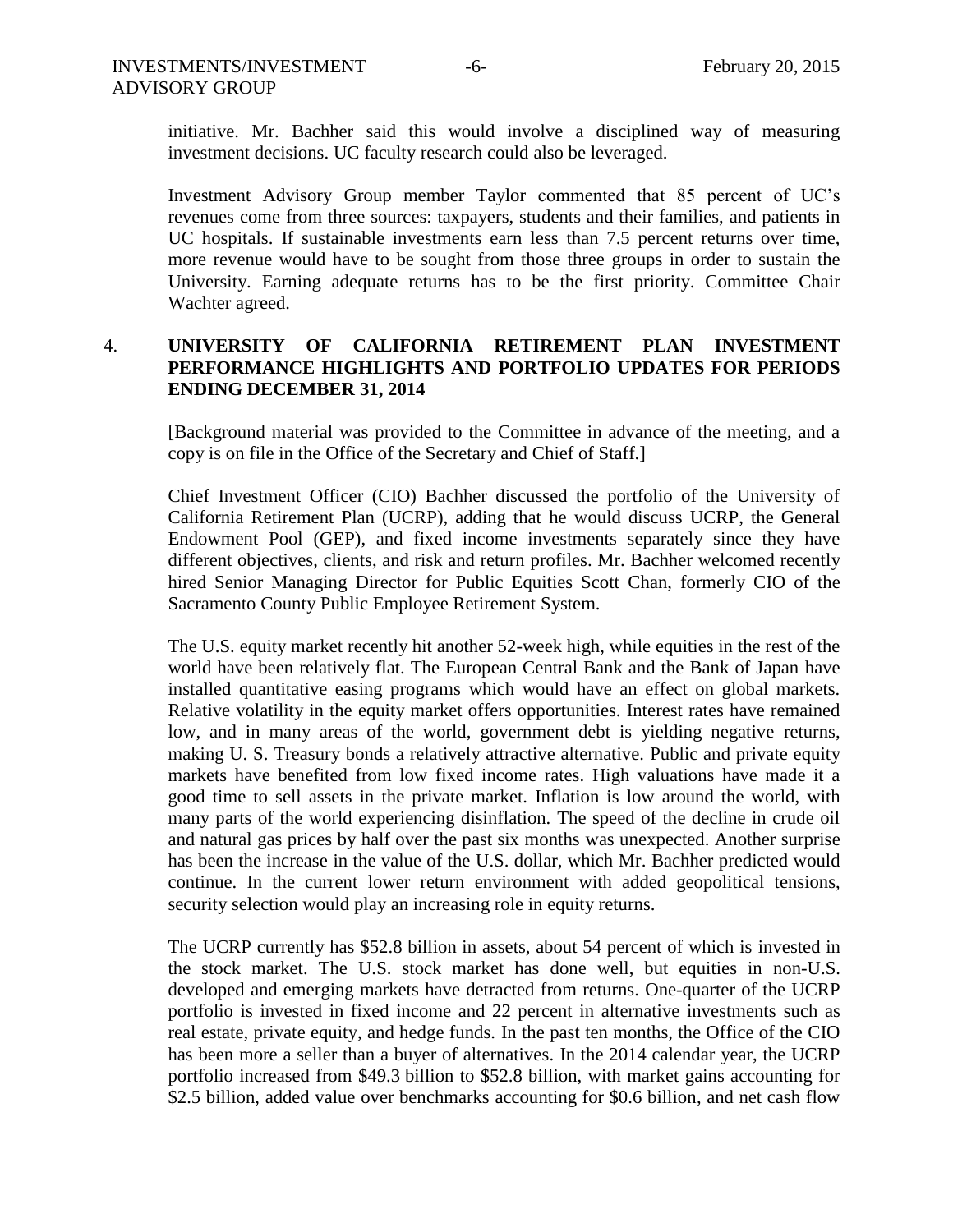of \$0.4 billion. In 2014, \$700 million was moved from the Short Term Investment Pool (STIP) into the UCRP to help reduce its unfunded liability. Normally, the UCRP would have about \$1 billion in pension plan outflows each year.

 Mr. Bachher discussed asset allocation in the UCRP. Opportunistic equities, currently about eight to ten percent of the portfolio and close to \$5 billion, had been considered as part of the alternatives in the UCRP and the GEP, but in the future would be considered part of the equity allocation, because opportunistic equity holdings were a combination of equities in either U.S., non-U.S. developed, or emerging markets, the same three categories in the equity allocation. From a risk management perspective, it was more instructive to have the opportunistic portfolio divided up into those three appropriate equity categories. Investment Advisory Group consultant Klosterman said the opportunistic portfolio contained mainly liquid public equity holdings. Mr. Bachher agreed.

 Mr. Bachher stated that, as of December 31, 2014, the most significant change in the asset allocation of UCRP is that the allocation was underweight in alternatives and overweight in cash. Mr. Bachher explained that he decided about six months prior that market volatility would offer opportunities for investment and wanted to have available cash. He was able to build up a cash position since the markets in alternatives have been attractive for selling assets. For example, in private equity, an examination of individual holdings where the value has been realized, the opportunity of high valuation was used to sell a portion of assets, and about \$300 million to \$400 million were liquidated by the end of the year from a multi-billion private equity portfolio.

 Mr. Bachher discussed the cross-asset class, which had been used to hold assets that did not fit into any other category. He expressed his view that it was important from a riskmanagement perspective to understand what assets were in the cross-asset class. After examining the cross-asset class holdings, Mr. Bachher concluded that the assets in that \$2.3 billion portfolio could be moved to another, more appropriate asset class. If the assets did not fit in another asset class, but were intended to instruct the Office of the CIO's decision-making, then the Office must determine if holding the asset was in fact used to improve investment strategy. If not, then the asset was liquidated; a total of \$2 billion to \$2.3 billion of the cross-asset portfolio was liquidated. By the end of March, 2015, all holdings in the cross-asset class would have been transferred to appropriate asset classes or liquidated. Any future investment in the cross-asset class would be a truly unique opportunity that would not fit in another asset class. Mr. Bachher said his office is looking for attractive investment opportunities for its cash. The UCRP asset allocation remained neutral weight in equities. The equity market was helped by good performance of U.S. equities, but performance of non-U.S. developed markets lagged.

 Regent Lozano asked whether it was Mr. Bachher's intention to continue to hold this cash position. Mr. Bachher responded that the cash represented a place to hold proceeds from assets that have been liquidated and would be reinvested when attractive investment opportunities were found.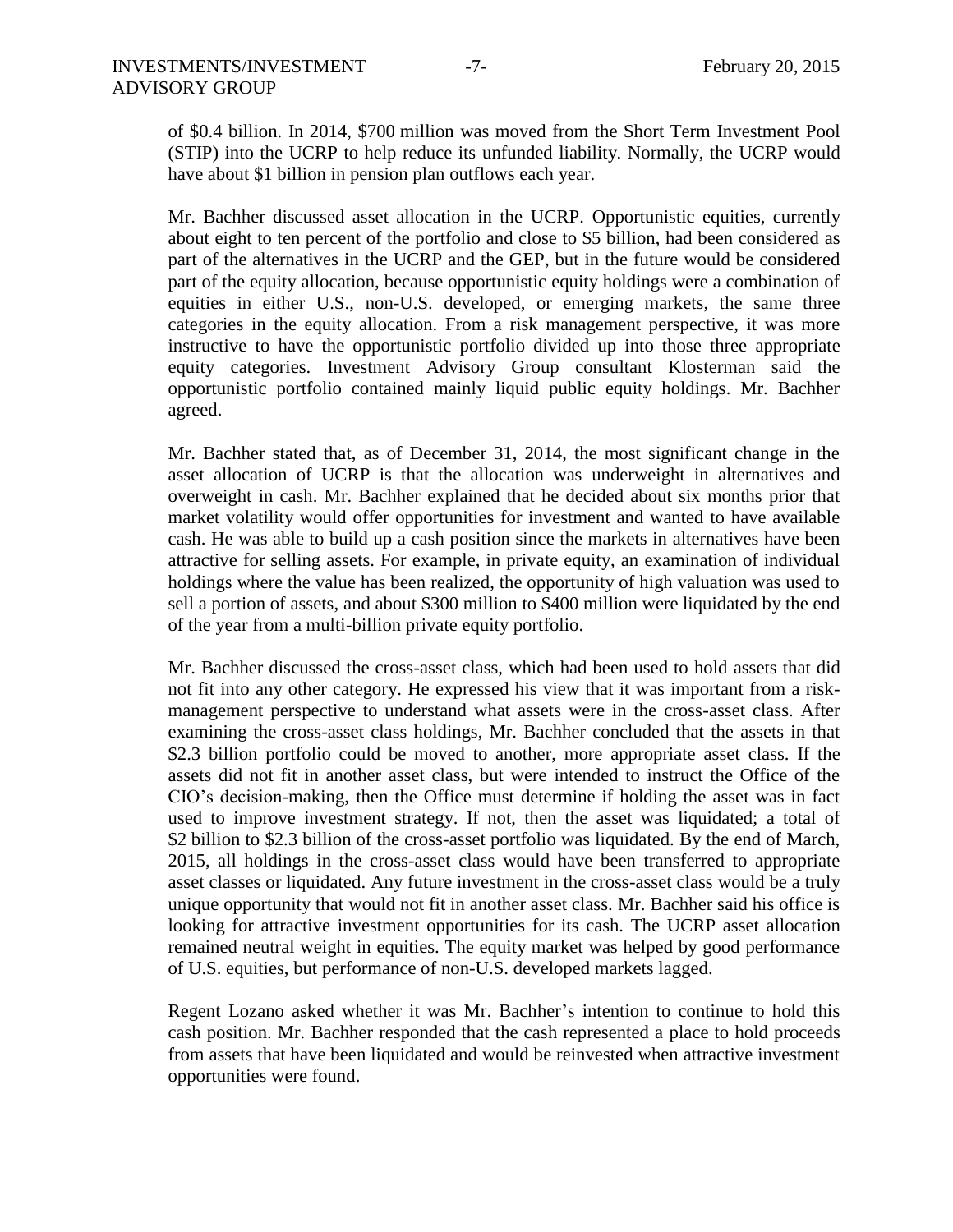Regent Makarechian observed that the current cash position was less than the figures stated as having been redeemed. Mr. Bachher explained that the redemptions were in the process of being accomplished and would be completed by March 31, 2015. Regent Sherman asked if Mr. Bachher anticipated that the cash position would increase further. Mr. Bachher expressed his view that it would likely not increase further.

Regent Makarechian noted the UCRP net cash flow of \$0.4 billion, which included \$700 million transferred to UCRP from STIP, and asked how much was paid out from the UCRP each year. Mr. Bachher said the payout in the 2014 was about \$100 million to \$120 million per month. Regent Makarechian said those figures would result in a negative net cash flow.

Regent Sherman asked if Mr. Bachher anticipated any changes in asset allocation over the upcoming 12 to 18 months. Mr. Bachher stated that his office has begun to revise the asset allocation for the UCRP and he would anticipate changes. The analysis would include consideration of the liabilities of the UCRP. His office has managed tactically in the past ten months, but would recommend strategic asset allocations to the Committee. Regent Sherman asked whether the UCRP asset allocation was more or less aggressive than that of comparable public pension funds. Mr. Bachher responded that generally other pension funds might have a larger allocation to equities, particularly U.S. equities. Investment Advisory Group consultant Klosterman cited data indicating average asset allocations for pension funds. Investment Advisory Group consultant Lehmann expressed his view that, relative to the UCRP, many public pension funds had a large allocation to fixed income and a small allocation to alternative investments. Committee Chair Wachter pointed out that there is a large range around the policy allocation within which the Office of the CIO could make tactical allocation adjustments. He explained that the Committee made the ranges wider after the 2008 financial crisis to allow the Office of the CIO more tactical flexibility. These ranges could be reconsidered when the Office of the CIO brings recommendations for UCRP asset allocation to the Committee. Regent Lozano agreed that a reevaluation of the allowable ranges would be desirable. Mr. Bachher stated that the pace at which long-term target asset allocations are achieved is sometimes affected by the availability of attractive investment opportunities. Ranges provide the flexibility to be in compliance with policy, but tactically manage investments. Committee Chair Wachter asked whether, in a situation where the UCRP equity allocation were at the high end of the allowable range, for example at 63 percent, its performance in comparison with its benchmark would be compared with an allocation in the middle of the allowable range, a 53 percent allocation, or with the actual 63 percent allocation. Mr. Bachher replied it would be based on the actual allocation. Regent Sherman added that the biggest determinant of returns is asset allocation. He suggested that it would be instructive for the Committee to see how the market returns for the portfolios' actual allocations compare with market returns for the midpoint of the allowable allocation range.

Committee Chair Wachter expressed his view that the main use of benchmark returns currently was to determine compensation. He agreed with Regent Sherman that it would be helpful to see the value of tactical asset allocation decisions within the allocation range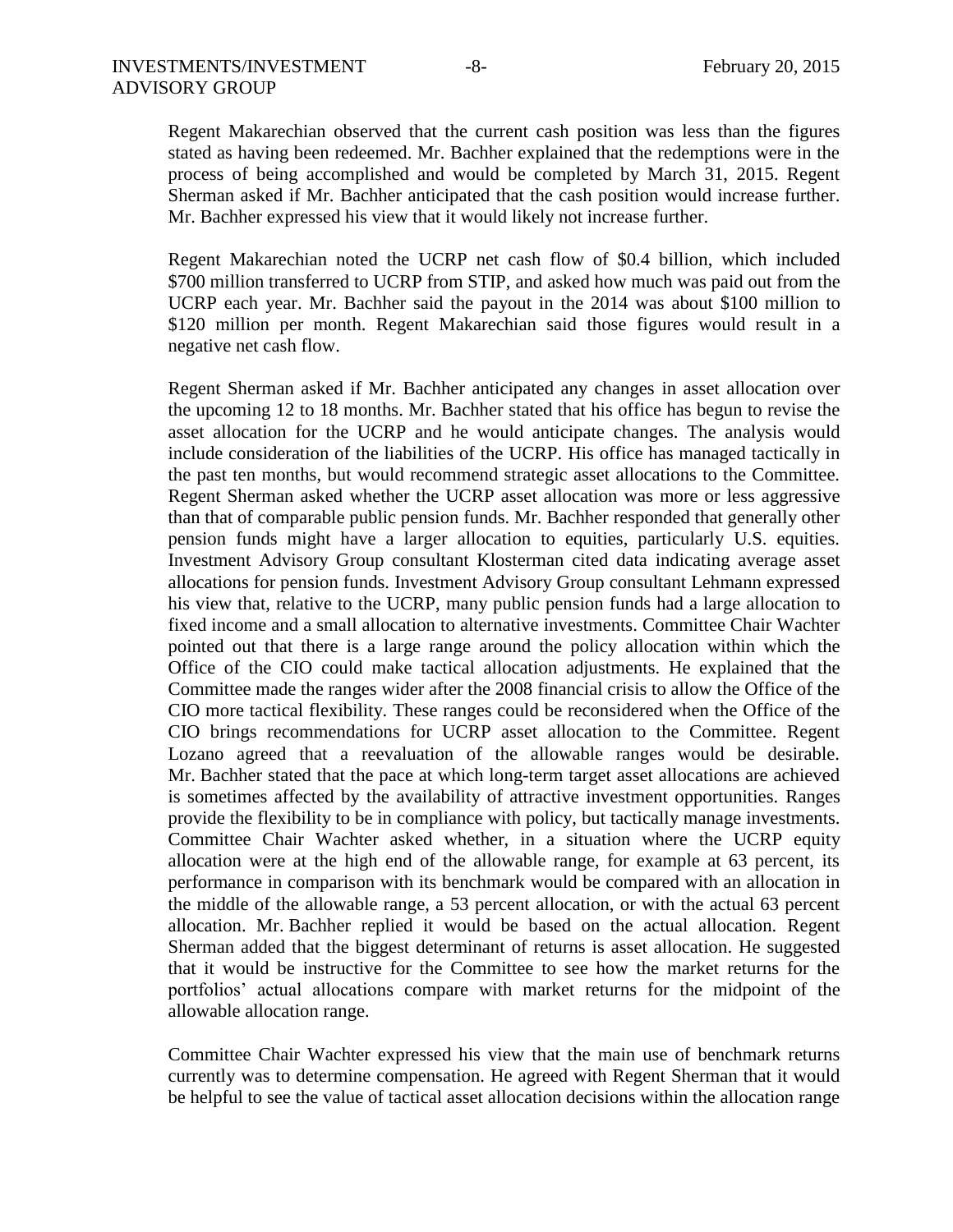around the policy allocation. Mr. Lehmann said a scientific way to measure this is to calculate benchmark returns of the policy allocation and compare that with the over- or underweighted returns. The difference is the value added by tactical asset allocation decisions within the allowable ranges. Mr. Bachher observed that this information was in the background materials provided to the Regents.

Mr. Bachher reported that UCRP returns for the last six months of 2014 were 0.8 percent, indicating that returns for the first six months of 2015 would likely be relatively low because of market performance.

In the past ten months, since he became CIO, Mr. Bachher has reviewed the public equities portfolio, which holds about half of the portfolio's assets, to determine if the returns were appropriate for the risk and at an efficient cost. He displayed a graph showing the proportion of the equity portfolio invested in U.S. equities, non-U.S. developed equities, and emerging market equities. A portion of the public equity portfolio is managed passively with the balance actively managed by external investment managers. The number of stocks owned in the public equity portfolio in 2008 was 10,394. Mr. Bachher expressed his view that owning that many stocks would be basically like owning an equity index fund, with the exception of the management fees paid to active managers. When Mr. Bachher became CIO, the public equity portfolio held almost 6,500 different stocks. He reduced that number to 4,172 by the end of 2014. The number of external public equity managers has been reduced to 38. Having too many external managers can result in over-diversification and a portfolio that resembles the index, but with much higher costs. While good returns could be earned through strategic, efficient active management, Mr. Bachher cautioned against paying active management fees for returns that could be gained through passive investing at low cost. This problem was even more acute in the GEP.

Mr. Bachher displayed a graph indicating the UCRP beta since 2004. The portfolio's beta, or sensitivity to the equity market, is currently 0.5, less than its ten-year average of 0.62.

Mr. Klosterman suggested that future presentations include names of the benchmarks for each asset class.

## 5. **GENERAL ENDOWMENT PLAN INVESTMENT PERFORMANCE HIGHLIGHTS AND PORTFOLIO UPDATES FOR PERIODS ENDING DECEMBER 31, 2014**

[Background material was provided to the Committee in advance of the meeting, and a copy is on file in the Office of the Secretary and Chief of Staff.]

Chief Investment Officer Bachher commented that his office would manage its portfolios according to their different purposes for different clients, rather than focus on managing various asset classes.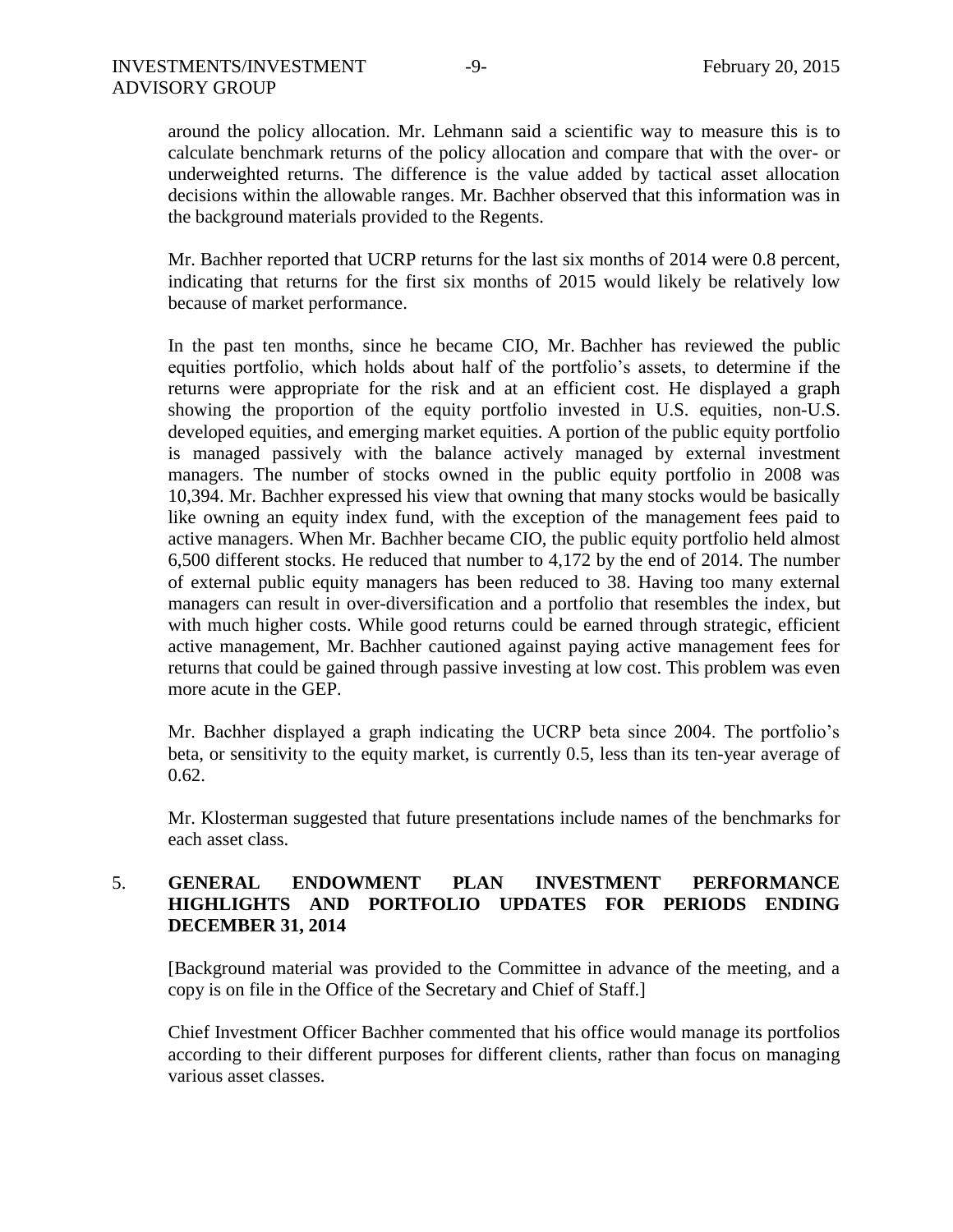Committee Chair Wachter raised questions about the possibility of a management company for the General Endowment Pool (GEP) or the GEP and the UC Retirement Plan (UCRP), the role of the campus foundations, the role of the Total Return Investment Pool (TRIP) and the Short Term Investment Pool, and plans to improve the performance of the GEP.

Mr. Bachher reported that the combined assets of all the UC endowments, including the campus foundations, were roughly \$14 billion. The GEP, managed by the Office of the CIO, has \$8.3 billion, up from \$7.8 billion at the beginning of 2014. Market gains accounted for \$0.5 billion and value added above benchmarks by the Office of the CIO for \$0.2 billion. The GEP had a negative cash flow of \$200 million in 2014, because of the 4.75 percent payout. In calendar year 2014, the GEP gained 9.1 percent, with only 2.3 percent of that gain in the last six months of 2014, indicating that returns would be lower for fiscal year 2014 than they had been for fiscal year 2013. For calendar year 2014, active management yielded 2.4 percent, which Mr. Bachher characterized as a healthy amount, above benchmark returns. Alternative investments comprise 46 percent of the GEP, compared with just 22 percent of the UCRP. The source of the larger allocation to alternatives is mostly a lower allocation to fixed income and a ten percent lower allocation to equities. As with the UCRP, the opportunistic equity asset class would henceforth be reported with equities, rather than with alternatives.

Investment Advisory Group member Rogers asked how the payout from the GEP is calculated. Mr. Bachher said the payout is 4.75 percent of the 60-month moving average of the market value of a unit invested in the GEP. Investment Advisory Group consultant Klosterman asked whether the payout was based on quarters or months. Mr. Bachher said it was based on 60 months. The gross payout, including both income and distributions, from the GEP in 2014 was \$259 million.

Mr. Bachher discussed the GEP's asset allocation. Sale of some alternative assets had resulted in a cash position of 2.6 percent of the portfolio. The GEP is tactically underweight in fixed income and neutral in equities. At the end of 2014, the GEP beta was 0.46, below its ten-year average beta of 0.56.

Mr. Bachher displayed a slide showing a comparison of endowment returns of the top 20 U.S. public and private universities that have over \$5 billion in assets under management. Mr. Bachher expressed his review that it would be unacceptable for the GEP to remain near the bottom of this group, since the goal was to achieve the best returns for the benefit of the University. UC ranked 15th out of 20 on a 20-year basis; 18th out of 20 on a ten-year basis; 17th out of 20 on a five-year basis; 14th out of 20 on a three-year basis; and 10th out of 20 on a one-year basis. Mr. Rogers said this showed improvement. Mr. Bachher agreed and acknowledged Mr. Rogers' concern about UC's endowment performance relative to its peers. Mr. Rogers expressed appreciation for this real-world comparison, instead of comparison of returns to benchmarks.

Mr. Bachher suggested that the Committee consider how the GEP has been invested and how it should be invested to propel UC into the top quartile of returns among its peers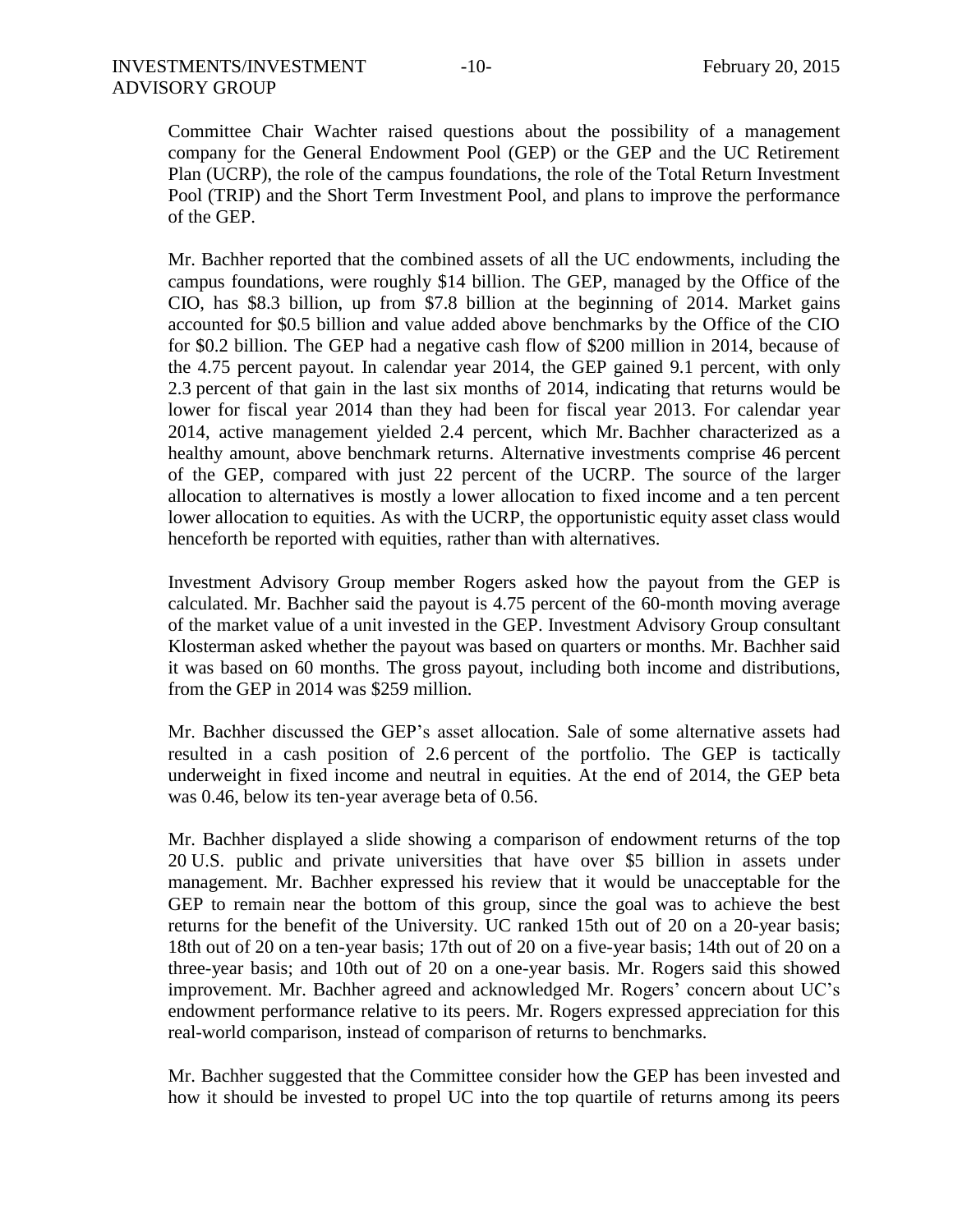within five years. He expressed his view that managing with a focus on asset classes and then dividing returns between the various portfolios is not the same as managing the allocation of capital efficiently according to the particular objectives of the GEP. The public equity portion of the GEP portfolio is invested with 40 to 50 external managers, which he said was not an efficient use of capital. In the GEP private equity portfolio, there were more than 100 managers, many with investments of less than \$5 million, which he said was also not an optimal use of capital. Mr. Bachher recommended investing the GEP in amounts of at least \$50 million, in unique opportunities that would be available to the University with its size and patience as a long-term investor. Improving the GEP's returns would entail both strategic and tactical considerations. He would welcome investment suggestions from Committee members. Mr. Bachher said it would be worthwhile to examine the asset allocations of the top-performing endowments. Mr. Rogers observed that, had the GEP been in the top quartile of its comparators group for the past decade, it would have \$5 billion more in assets.

Mr. Bachher commented that establishing a management company is not a trivial decision. His office would attempt to establish a business case for consideration. Committee Chair Wachter commented that the University's investment structure had changed substantially over the past 20 years. Even ten years prior, UC's investments consisted of stocks and bonds. Over the past ten years, UC's investments have moved toward a more modern model. He noted that, of the top 20 endowments on the chart of comparative returns, only four were public. Committee Chair Wachter expressed his view that the pros and cons of forming a management company should be given serious consideration. In addition, other changes could be made internally that would improve performance without forming a management company. The trend in the GEP performance has been positive.

Mr. Lehmann recalled that fewer than five years prior, the GEP had a much lower allocation to alternatives than its comparators' endowments. The change in the GEP allocation combined with excellent management of the fixed income portfolio had resulted in improved performance. To move further in that direction may require establishment of a management company. Committee Chair Wachter pointed out that, in spite of this change in asset allocation, the beta in the GEP portfolio is very low. The fact that UC has a lower risk portfolio than some of its comparators' could contribute to lower returns.

Mr. Bachher commented that he would continue to share data about comparator institutions' endowment returns. He stressed the importance of determining the unique things the University could do to use its competitive advantage. He pointed out that as of June 30, 2014, the GEP had a 45 percent allocation to public equities compared with 29 percent for the average endowment greater than \$4.5 billion. When that 45 percent is added to the GEP's 24 percent allocation to hedge funds, it results in a 69 percent equity risk. He would recommend re-examining those allocations. The GEP has a nine percent allocation to private equity, while comparators' endowments have an average allocation of 22 percent. The Committee would consider recommendations for changes to asset allocation.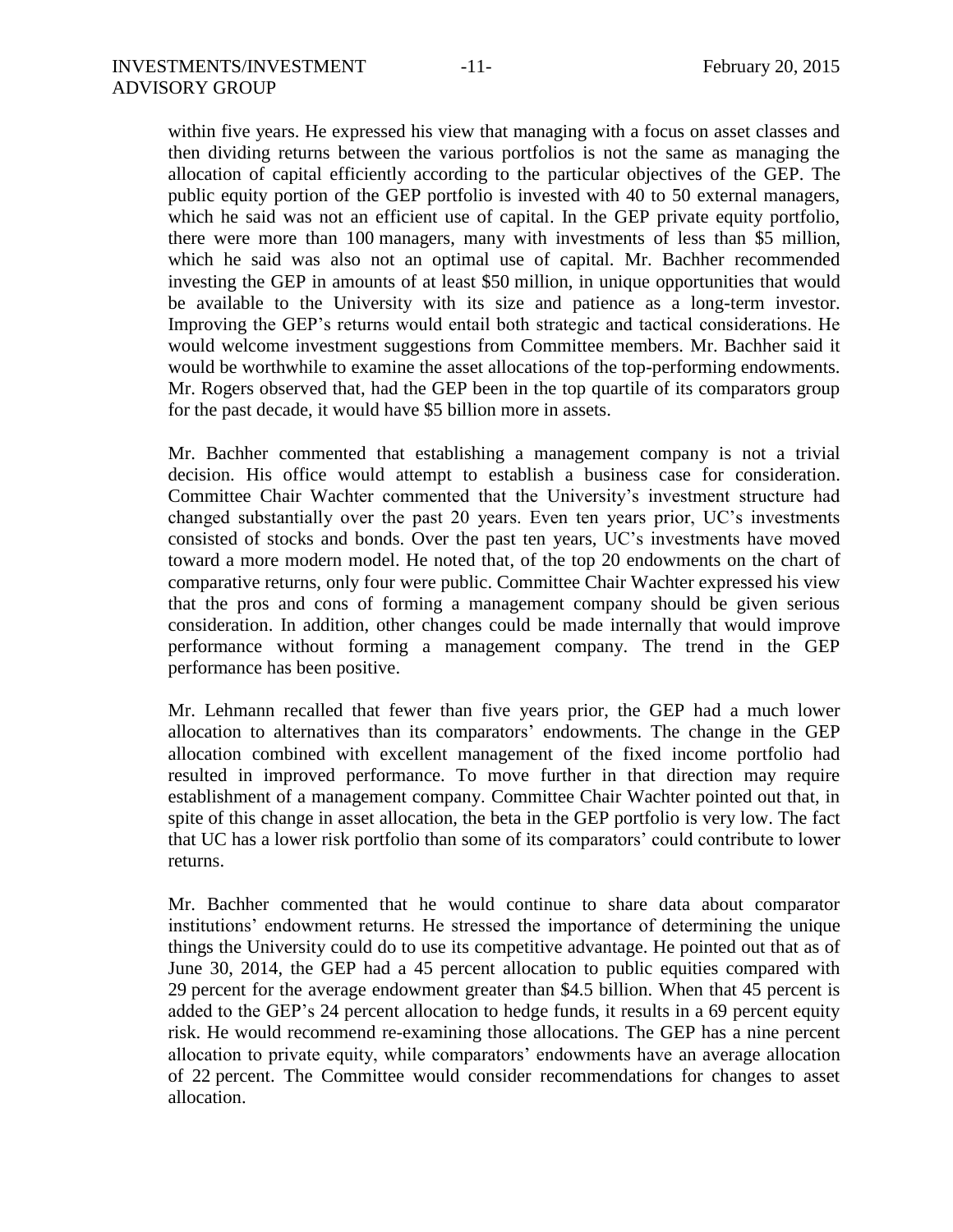Mr. Bachher added that implementation of strategies within asset categories was also important. For an endowment the size of the GEP, individual investments should be of sufficient size. Unlike its comparator institutions, UC's \$8 billion endowment is not UC's only asset; the University also has the \$52 billion UCRP and \$8 billion TRIP liquid portfolio. These additional assets give the University a competitive advantage that should be leveraged. Regent Sherman asked for clarification. Mr. Bachher explained that UC's \$52 billion UCRP contains 20 percent alternatives and 53 percent public equities. If the UCRP has 52 external managers, then, under existing procedures, the GEP would have the same number of managers, with portions of the returns of those managers being allocated to the GEP. Mr. Bachher would focus on managing the GEP with a more concentrated portfolio. There still would be demand in the UCRP for alternatives. As investments are made in the GEP, a portion of the proceeds could be allocated to the UCRP. Larger investments would be made with individual managers. Mr. Bachher envisioned this as both a lean and muscular tactic that would involve a cultural change in the Office of the CIO and could be instituted irrespective of forming a management company. Regent Kieffer said this would be tactical change and would not necessarily involve changes to asset allocation. Mr. Bachher agreed.

Mr. Bachher observed that the global flow of capital is changing the investment environment, with increasing worldwide competition for attractive alternative investments. The University has unique access to investment opportunities that are attractive to investors outside of California. Investment Advisory Group member Martin agreed that UC has unique advantages of size and access to the University's research that could be leveraged. Mr. Bachher commented that the Office of the CIO had invested alongside some UC campus foundations. He invited the campus foundations to partner with his office to increase the size and scale of the foundations' possible investments. UC campus foundation trustees may also have access to investment opportunities. The Office of the CIO offers the campus foundations the opportunity to invest with it to gain a wider range of opportunities at lower cost. Ultimately, these are all assets of the University that both the Office of the CIO and the campus foundations want to invest for the best returns at the lowest cost without taking undue risk. Mr. Rogers expressed support for this strategy.

Mr. Bachher tasked Associate CIO and Chief Operating Officer Arthur Guimaraes with developing a new product that would offer access to alternative investments for all the UC foundations and endowments at low cost, thus expanding the smaller campus foundations' access to alternative investments. Mr. Lehmann asked about the Office of the CIO's prior experience with campus foundations' investing in certain assets. Mr. Bachher said that such investments were currently less than \$50 million and had been done in a piecemeal fashion. He would like to provide such offerings on a systematic, uniformly available basis. Cost savings to the campus foundations would be significant when compared to using a third-party manager.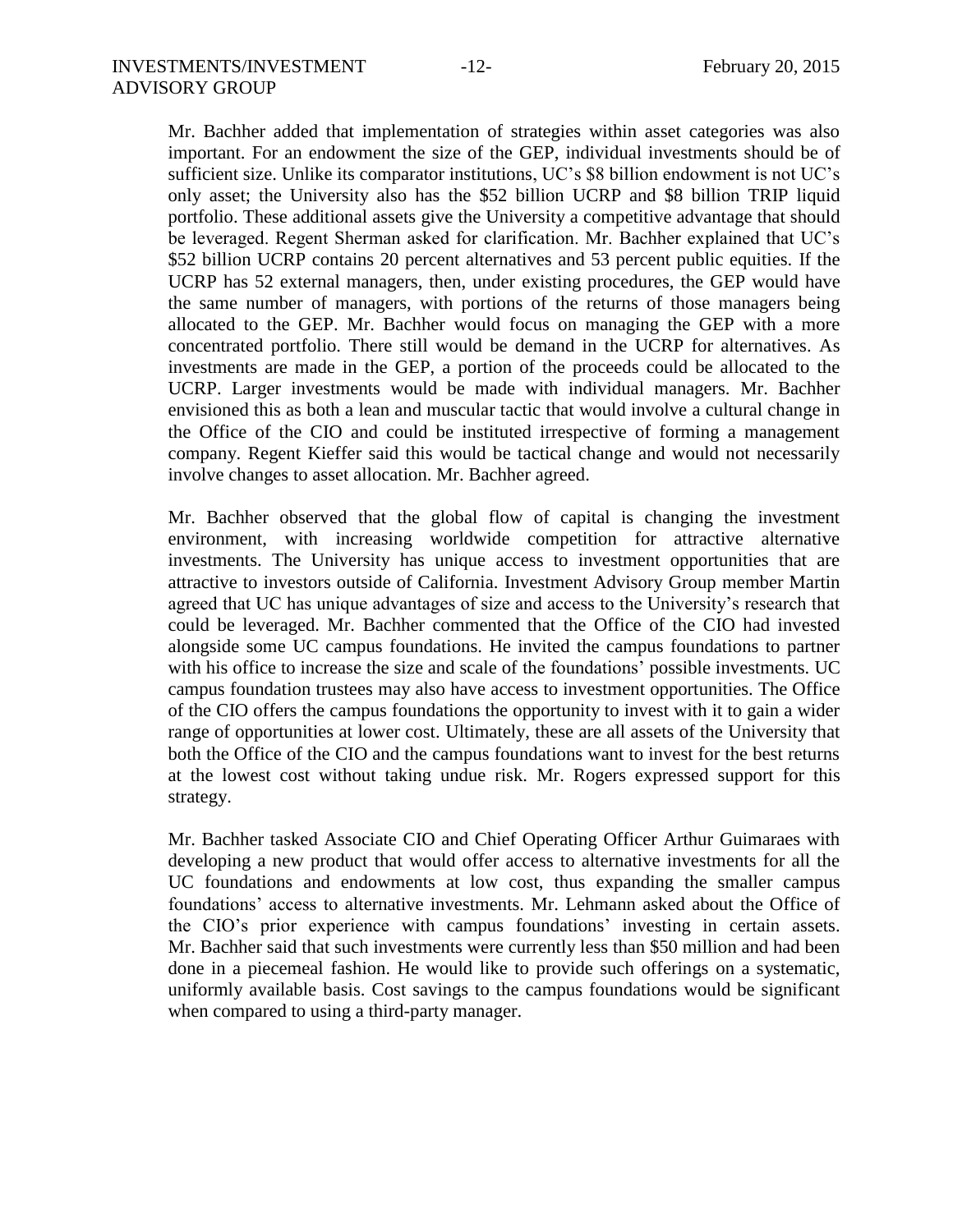## 6. **WORKING CAPITAL INVESTMENT PERFORMANCE HIGHLIGHTS AND PORTFOLIO UPDATES FOR PERIODS ENDING DECEMBER 31, 2014**

[Background material was provided to the Committee in advance of the meeting, and a copy is on file in the Office of the Secretary and Chief of Staff.]

Senior Managing Director Randolph Wedding reported that the Short Term Investment Pool (STIP) held \$6 billion and the Total Return Investment Pool (TRIP) held \$7.3 billion as of December 31, 2014. STIP usually holds assets of about \$7.3 billion, but there were some large outflows at the end of 2014. On average, STIP and TRIP combined hold assets of about \$15 billion.

TRIP was initiated in 2008 and has been very successful. Over the five years ending June 2014 TRIP's incremental income over STIP was well over \$1 billion. TRIP's asset allocation change in 2013 to include more equity risk was well-timed and resulted in excellent returns. Consideration is currently be given to the future of TRIP and whether the TRIP's risk profile should be reduced, or whether TRIP assets should be transferred to the General Endowment Pool (GEP) as funds functioning as an endowment. Mr. Wedding said his office was seeking input from stakeholders on these questions of the appropriate amount of risk for TRIP and whether the TRIP portfolio was needed.

Mr. Bachher commented the TRIP is currently invested like the GEP and that TRIP's payout is similar to the GEP payout. TRIP was designed to be liquid, at the request of stakeholders, but in practice TRIP has not been used to supply liquidity. If TRIP is working capital, then the risk of its asset allocation should be reduced. If TRIP is in fact working like the GEP, then its allocation could mirror that of the GEP, and could yield a steady payout for the benefit of the campuses. These fundamental questions should be addressed before simply adjusting TRIP's asset allocation.

Investment Advisory Group consultant Lehmann observed that \$15 billion was a large amount of liquid working capital. He recommended a rational assessment of liquidity needs and then deciding how much risk was appropriate to take with the balance.

Investment Advisory Group member Taylor added that liquidity analyses had shown that the University almost never draws down more than \$100 million in any given week and that \$2 billion in liquidity could cover even any "black swan," or highly improbable negative, event. Committee Chair Wachter agreed that it was necessary to calculate the University's liquidity needs and funds not needed for liquidity should be invested like an endowment.

Investment Advisory Group consultant Klosterman added that the University would also have access to lines of credit.

Mr. Bachher expressed his desire to position the portfolios for the specific needs of UC and welcomed the Committee's input.